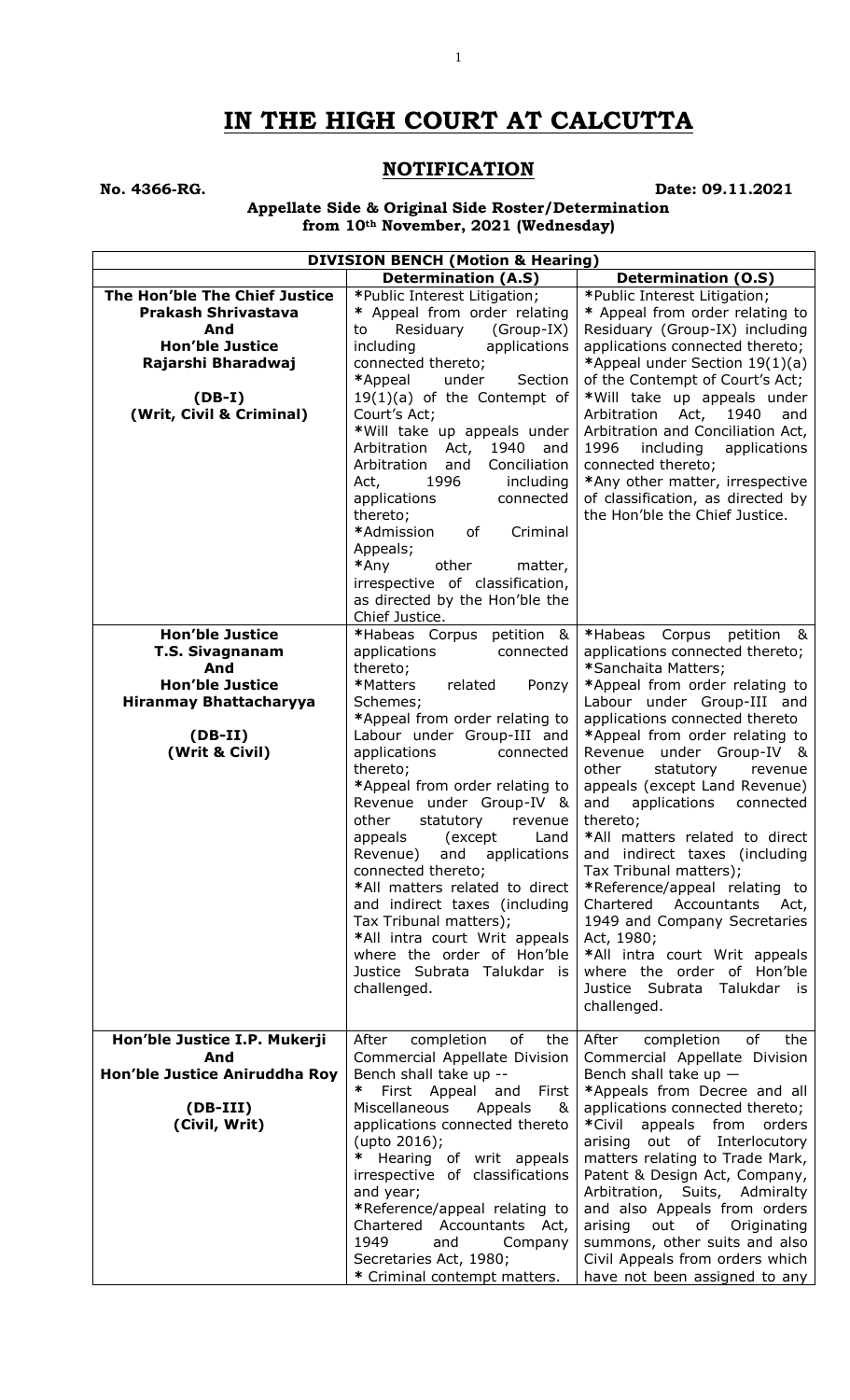|                                                                                                                                 |                                                                                                                                                                                                                                                                                                                                                                                                                                                                                                                                                         | other Bench & applications<br>connected thereto;                                                                                                                                                                                   |
|---------------------------------------------------------------------------------------------------------------------------------|---------------------------------------------------------------------------------------------------------------------------------------------------------------------------------------------------------------------------------------------------------------------------------------------------------------------------------------------------------------------------------------------------------------------------------------------------------------------------------------------------------------------------------------------------------|------------------------------------------------------------------------------------------------------------------------------------------------------------------------------------------------------------------------------------|
|                                                                                                                                 |                                                                                                                                                                                                                                                                                                                                                                                                                                                                                                                                                         | ∗<br>Hearing<br>of writ appeals<br>irrespective of classifications<br>and year;<br>*Reference/appeal relating to<br>Chartered<br>Accountants<br>Act,<br>1949 and Company Secretaries<br>Act, 1980;<br>* Criminal contempt matters. |
| <b>Hon'ble Justice Harish Tandon</b><br>And<br><b>Hon'ble Justice</b><br><b>Rabindranath Samanta</b><br>$(DB-IV)$<br>(Criminal) | *Hearing of Criminal Appeals<br>including<br>applications<br>for<br>suspension of sentence in<br>pending appeals and other<br>applications<br>connected<br>thereto;<br>* Hearing of Death Reference<br>cases;<br>*Anticipatory<br>Bail<br>under<br>Section 438 of the Code of<br>Criminal Procedure including<br>modification / cancellation,<br>relaxation of conditions of<br>bail;<br>*Bail under Section 439 of the<br>Code of Criminal Procedure<br>modification<br>including<br>$\prime$<br>cancellation, relaxation<br>of<br>conditions of bail. |                                                                                                                                                                                                                                    |
| <b>Hon'ble Justice Soumen Sen</b><br>And<br><b>Hon'ble Justice</b><br>Saugata Bhattacharyya<br>$(DB-V)$<br>(Civil & Writ)       | * Admission of Appeals under<br>Order XLI Rule 11 of the Code<br>of<br>Civil<br>Procedure,<br>1908<br>including<br>applications<br>connected thereto<br>(upto<br>$2016$ ;<br>* Appeal from order relating<br>to Education under Group-II<br>applications<br>connected<br>and<br>thereto.<br>* Lawazima Matters.                                                                                                                                                                                                                                         | * Appeal from order relating to<br>Education under Group-II and<br>applications connected thereto.                                                                                                                                 |
| <b>Hon'ble Justice</b><br>Joymalya Bagchi<br>And<br><b>Hon'ble Justice</b><br><b>Bivas Pattanayak</b><br>$(DB-VI)$<br>(Civil)   | * Admission of Appeals under<br>Order XLI Rule 11 of the Code<br>of Civil<br>1908<br>Procedure,<br>including<br>applications<br>thereto<br>connected<br>(2017)<br>onwards);<br>∗<br>First Appeal<br>First<br>and<br>Miscellaneous<br>Appeals<br>&<br>applications connected thereto<br>$(2017$ onwards);<br>* Matrimonial & Family Court<br>Appeals & matters relating to<br>Guardianship<br>including<br>applications<br>connected<br>thereto;<br>* Admission of Appeals under<br>Section 30 of the Employees'<br>Compensation Act, 1923.              |                                                                                                                                                                                                                                    |
| <b>Hon'ble Justice</b><br>Subrata Talukdar<br>And<br><b>Hon'ble Justice</b>                                                     | * Appeal from order relating<br>Service<br>(Group-VI)<br>to<br>including<br>applications<br>connected thereto;                                                                                                                                                                                                                                                                                                                                                                                                                                          | * Appeal from order relating to<br>Service (Group-VI) including<br>applications connected thereto;<br>* Appeal from order relating to                                                                                              |
| <b>Kesang Doma Bhutia</b><br>$(DB-VII)$<br>(Writ)                                                                               | * Appeal from order relating<br>Transport<br>to<br>&<br>Telecommunication<br>(Group-<br>including<br>applications<br>VII)                                                                                                                                                                                                                                                                                                                                                                                                                               | Transport & Telecommunication<br>(Group-VII)<br>including<br>applications connected thereto;<br>* Appeal from order relating to                                                                                                    |
|                                                                                                                                 |                                                                                                                                                                                                                                                                                                                                                                                                                                                                                                                                                         |                                                                                                                                                                                                                                    |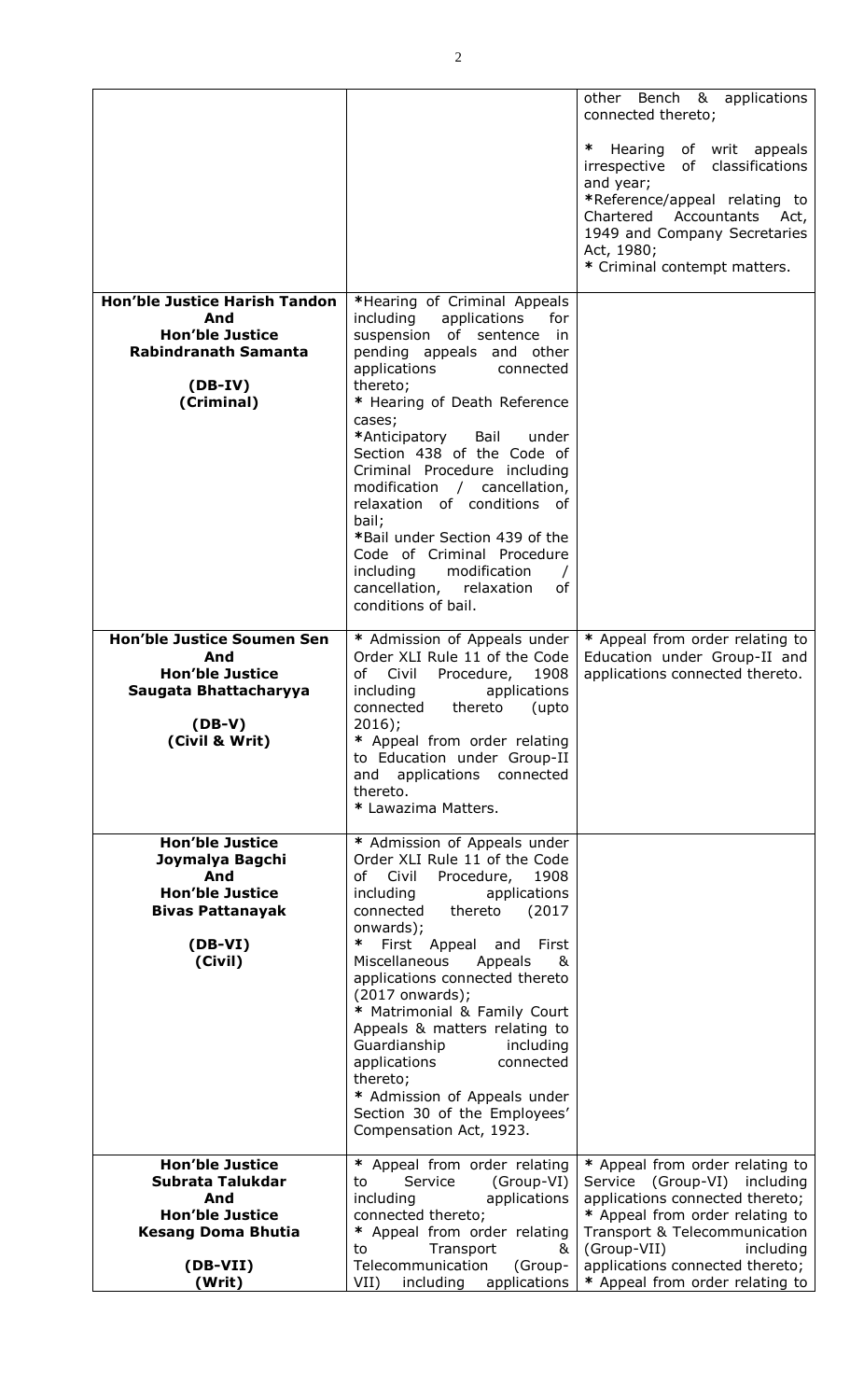|                                                                                                                                                  | connected thereto;<br>* Appeal from order relating<br>to Regulation of Industries &<br>Essential<br>Commodities<br>&<br>Central<br>various<br>Orders<br>(Group-VIII)<br>including<br>applications<br>connected                                                                                                                                                                                                                                                                                                                                                                         | Regulation of Industries<br>&<br>Essential<br>Commodities<br>&<br>various Central Orders (Group-<br>VIII)<br>including<br>applications<br>connected thereto.                                                                                                                                                                                                                                                                                                                                                                                                                              |
|--------------------------------------------------------------------------------------------------------------------------------------------------|----------------------------------------------------------------------------------------------------------------------------------------------------------------------------------------------------------------------------------------------------------------------------------------------------------------------------------------------------------------------------------------------------------------------------------------------------------------------------------------------------------------------------------------------------------------------------------------|-------------------------------------------------------------------------------------------------------------------------------------------------------------------------------------------------------------------------------------------------------------------------------------------------------------------------------------------------------------------------------------------------------------------------------------------------------------------------------------------------------------------------------------------------------------------------------------------|
| <b>Hon'ble Justice</b><br><b>Tapabrata Chakraborty</b><br>And<br><b>Hon'ble Justice</b><br><b>Sugato Majumdar</b><br>(DB-VIII)<br>(Writ & Civil) | thereto.<br>* Matters relating to Tribunals<br>under Articles 323A and 323B<br>of the Constitution of India<br>applications<br>including<br>connected thereto (excluding<br>tax matters);<br>* Matters under Section 27 of<br>Regulatory<br>Electricity<br>the<br>Commission<br>1998<br>Act,<br>including<br>applications<br>connected thereto;<br>* Review petitions, contempt<br>(including)<br>applications<br>connected<br>applications<br>thereto) of the Division Bench,<br>Hon'ble Judges whereof are<br>not available due to death,<br>retirement<br>or<br>transfer/elevation. | * Matters relating to Tribunals<br>under Articles 323A and 323B<br>of the Constitution of India<br>including<br>applications<br>connected thereto (excluding<br>tax matters);<br>* Matters under Section 27 of<br>Electricity<br>Regulatory<br>the<br>Commission<br>1998<br>Act,<br>including<br>applications<br>connected thereto;<br>* Review petitions, contempt<br>applications<br>(including)<br>applications connected thereto)<br>of the Division Bench, Hon'ble<br>Judges<br>whereof<br>are<br>not<br>available<br>due<br>to<br>death,<br>retirement<br>or<br>transfer/elevation. |
| <b>Hon'ble Justice</b><br><b>Arijit Banerjee</b><br>And<br><b>Hon'ble Justice</b><br><b>Kausik Chanda</b><br>$(DB-IX)$<br>(Writ)                 | * Appeal from order relating<br>to Land (Group-I) including<br>applications<br>connected<br>thereto;<br>* Appeal from order relating<br>Municipalities,<br>$Co-$<br>to<br>&<br>Panchayats<br>operatives<br>under Group-V<br>including<br>applications<br>connected<br>thereto.                                                                                                                                                                                                                                                                                                         | * Appeal from order relating to<br>(Group-I)<br>Land<br>including<br>applications connected thereto;<br>*Appeal from order relating to<br>Municipalities, Co-operatives &<br>Panchayats<br>under<br>Group-V<br>including<br>applications<br>connected thereto.                                                                                                                                                                                                                                                                                                                            |
| <b>Hon'ble Justice</b><br><b>Debangsu Basak</b><br>And<br><b>Hon'ble Justice</b><br>Ananda Kumar Mukherjee<br>$(DB-X)$<br>(Criminal)             | Bail<br>*Anticipatory<br>under<br>Section 438 of the Code of<br>Procedure,<br>Criminal<br>1973<br>(2021)<br>onwards)<br>including<br>modification / cancellation,<br>relaxation of conditions of<br>bail;<br>* Bail under Section 439 of<br>Code<br>of<br>Criminal<br>the<br>(2021)<br>Procedure<br>onwards)<br>modification<br>including<br>$\prime$<br>cancellation, relaxation<br>оf<br>conditions of bail.                                                                                                                                                                         |                                                                                                                                                                                                                                                                                                                                                                                                                                                                                                                                                                                           |
| <b>Single Bench</b>                                                                                                                              |                                                                                                                                                                                                                                                                                                                                                                                                                                                                                                                                                                                        |                                                                                                                                                                                                                                                                                                                                                                                                                                                                                                                                                                                           |
| The Hon'ble The Chief Justice<br><b>Prakash Shrivastava</b><br>$(SB-I)$<br>(Civil)                                                               | * Matters related to Section 11<br>of<br>the<br>Arbitration<br>and<br>Conciliation Act, 1996<br>and<br>applications connected thereto.                                                                                                                                                                                                                                                                                                                                                                                                                                                 | * Matters related to Section 11<br>of<br>the<br>Arbitration<br>and<br>Conciliation Act, 1996<br>and<br>applications connected thereto.                                                                                                                                                                                                                                                                                                                                                                                                                                                    |
| <b>Hon'ble Justice</b><br><b>T.S. Sivagnanam</b><br>(Writ)                                                                                       | * Writ matters irrespective of<br>classification<br>upto<br>2011<br>including<br>applications<br>connected thereto.                                                                                                                                                                                                                                                                                                                                                                                                                                                                    | * Writ matters irrespective of<br>upto<br>classification<br>2011<br>applications<br>including<br>connected thereto.                                                                                                                                                                                                                                                                                                                                                                                                                                                                       |
| Hon'ble Justice I.P. Mukerji<br>(Writ)                                                                                                           | * Writ matters irrespective<br>classification<br>2010<br>upto<br>including<br>applications<br>connected thereto.                                                                                                                                                                                                                                                                                                                                                                                                                                                                       | $\ast$<br>Writ matters<br>irrespective<br>classification<br>2010<br>upto<br>including<br>applications<br>connected thereto.                                                                                                                                                                                                                                                                                                                                                                                                                                                               |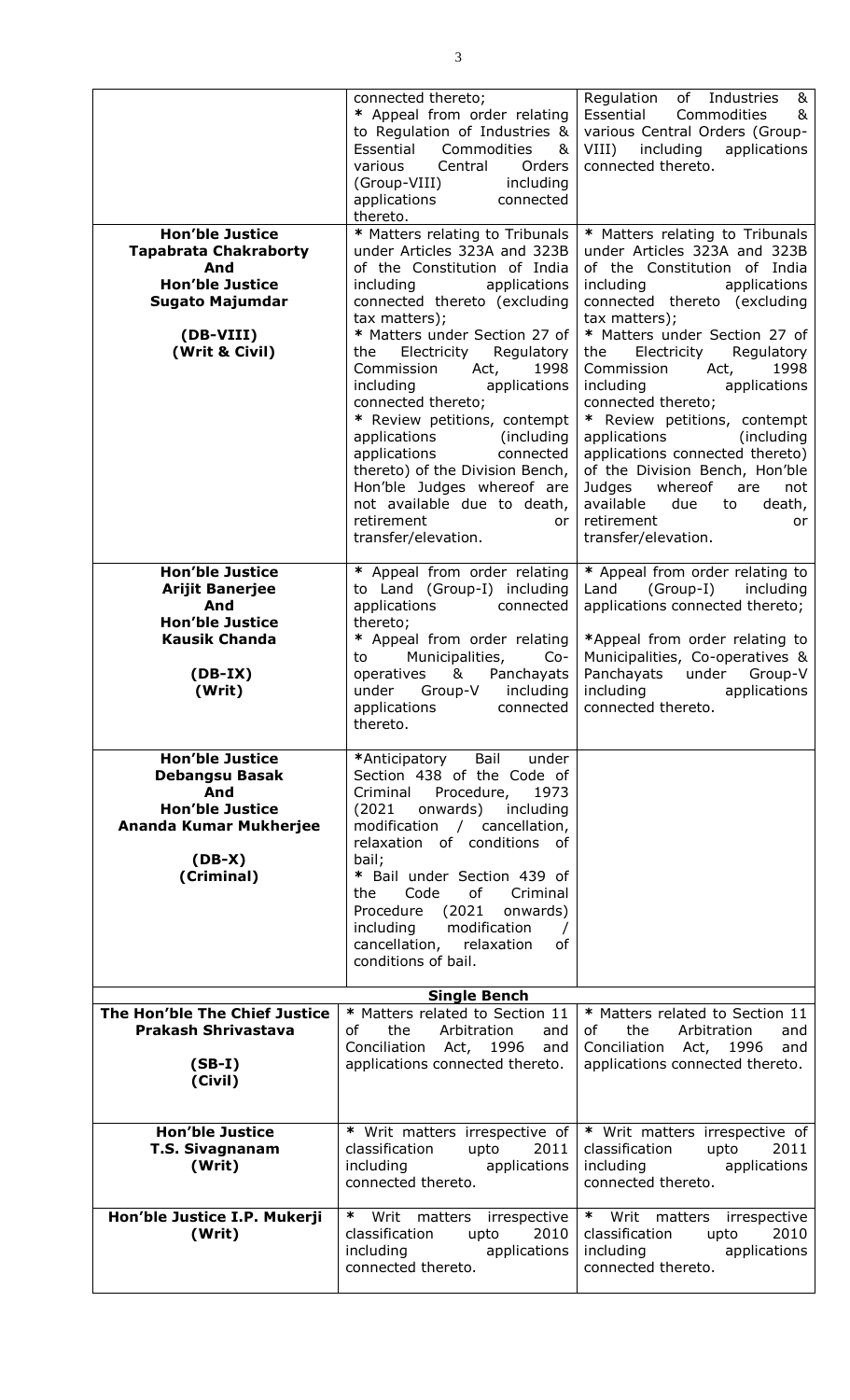| <b>Hon'ble Justice</b><br><b>Harish Tandon</b><br>(Civil)                 | * Civil Revision matters upto<br>applications<br>including<br>2010<br>connected thereto.                                                                                                                                                                                                          |                                                                                                                                                                                                                                                                                                      |
|---------------------------------------------------------------------------|---------------------------------------------------------------------------------------------------------------------------------------------------------------------------------------------------------------------------------------------------------------------------------------------------|------------------------------------------------------------------------------------------------------------------------------------------------------------------------------------------------------------------------------------------------------------------------------------------------------|
| <b>Hon'ble Justice Soumen Sen</b><br>(Writ)                               | * Writ matters irrespective of<br>classification<br>upto<br>2010<br>applications<br>including<br>connected thereto.                                                                                                                                                                               | * Writ matters irrespective of<br>classification upto<br>2010<br>including applications<br>connected thereto.                                                                                                                                                                                        |
| <b>Hon'ble Justice</b><br>Joymalya Bagchi<br>(Criminal)                   | * Criminal revision matters<br>upto 2013.                                                                                                                                                                                                                                                         |                                                                                                                                                                                                                                                                                                      |
| <b>Hon'ble Justice</b><br>Subrata Talukdar<br>(Writ)                      | * Writ matters irrespective of<br>classification<br>upto<br>2010<br>including applications<br>connected thereto.                                                                                                                                                                                  | * Writ matters irrespective of<br>classification<br>upto<br>2010<br>including applications<br>connected thereto.                                                                                                                                                                                     |
| <b>Hon'ble Justice</b><br><b>Tapabrata Chakraborty</b><br>(Writ)          | * Writ matters irrespective of<br>classification<br>upto $2010$<br>including applications<br>connected thereto.                                                                                                                                                                                   | * Writ matters irrespective of<br>classification upto<br>2010<br>including applications<br>connected thereto.                                                                                                                                                                                        |
| <b>Hon'ble Justice</b><br><b>Arijit Banerjee</b><br>(Civil)               | * Civil Revision matters upto<br>2010.                                                                                                                                                                                                                                                            |                                                                                                                                                                                                                                                                                                      |
| <b>Hon'ble Justice</b><br><b>Debangsu Basak</b><br>(Writ)                 | * Writ matters irrespective of<br>classification<br>2010<br>upto<br>including applications<br>connected thereto.                                                                                                                                                                                  | * Writ matters irrespective of<br>2010<br>classification<br>upto<br>including applications<br>connected thereto.                                                                                                                                                                                     |
| <b>Hon'ble Justice</b><br><b>Shivakant Prasad</b><br>$(SB-II)$<br>(Civil) | * Admission and hearing of<br>Civil Revisions under Article<br>227 of the Constitution of India<br>including applications<br>connected thereto (upto 2019);                                                                                                                                       |                                                                                                                                                                                                                                                                                                      |
|                                                                           | * Matters relating to contempt<br>(civil) of sub-ordinate Courts to<br>be heard by a Judge sitting<br>singly.                                                                                                                                                                                     |                                                                                                                                                                                                                                                                                                      |
| <b>Hon'ble Justice</b><br>Rajasekhar Mantha<br>$(SB-III)$<br>(Writ)       | * Matters (motion and hearing)<br>under Article<br>226 of the<br>Constitution of India relating to<br>under<br>Residuary<br>Group-IX<br>(excluding matters related to<br>Electricity,<br>Public<br>Premises<br>Unauthorised Occupants Act,<br>1971) including applications<br>connected thereto.  | * Matters (motion and hearing)<br>under Article<br>226 of the<br>Constitution of India relating to<br>Residuary<br>under<br>Group-IX<br>(excluding matters related to<br>Electricity,<br>Public<br>Premises<br>Unauthorised Occupants Act,<br>1971) including<br>applications<br>connected thereto.  |
| <b>Hon'ble Justice</b><br>Sabyasachi Bhattacharyya<br>$(SB-IV)$<br>(Writ) | * Matters (motion and hearing)<br>under Article<br>226<br>of the<br>Constitution of India relating to<br>Residuary<br>under<br>Group-IX<br>(matters related to Electricity,<br>Public Premises (Eviction of<br>Unauthorised Occupants) Act,<br>1971) including applications<br>connected thereto. | * Matters (motion and hearing)<br>226<br>under Article<br>of<br>the<br>Constitution of India relating to<br>Residuary<br>under<br>Group-IX<br>(matters related to Electricity,<br>Public Premises (Eviction of<br>Unauthorised Occupants) Act,<br>1971) including applications<br>connected thereto. |
| <b>Hon'ble Justice</b><br>Moushumi Bhattacharya<br>$(SB-V)$<br>(Writ)     | * Matters (motion & hearing)<br>under Article 226 of the<br>Constitution of India relating to<br>Education<br>under<br>Group-II<br>(related to primary education,<br>madrasah including services)<br>including<br>applications                                                                    | * Matters (motion & hearing)<br>under Article 226 of the<br>Constitution of India relating to<br>Education<br>under<br>Group-II<br>(related to primary education,<br>madrasah including services)<br>including<br>applications                                                                       |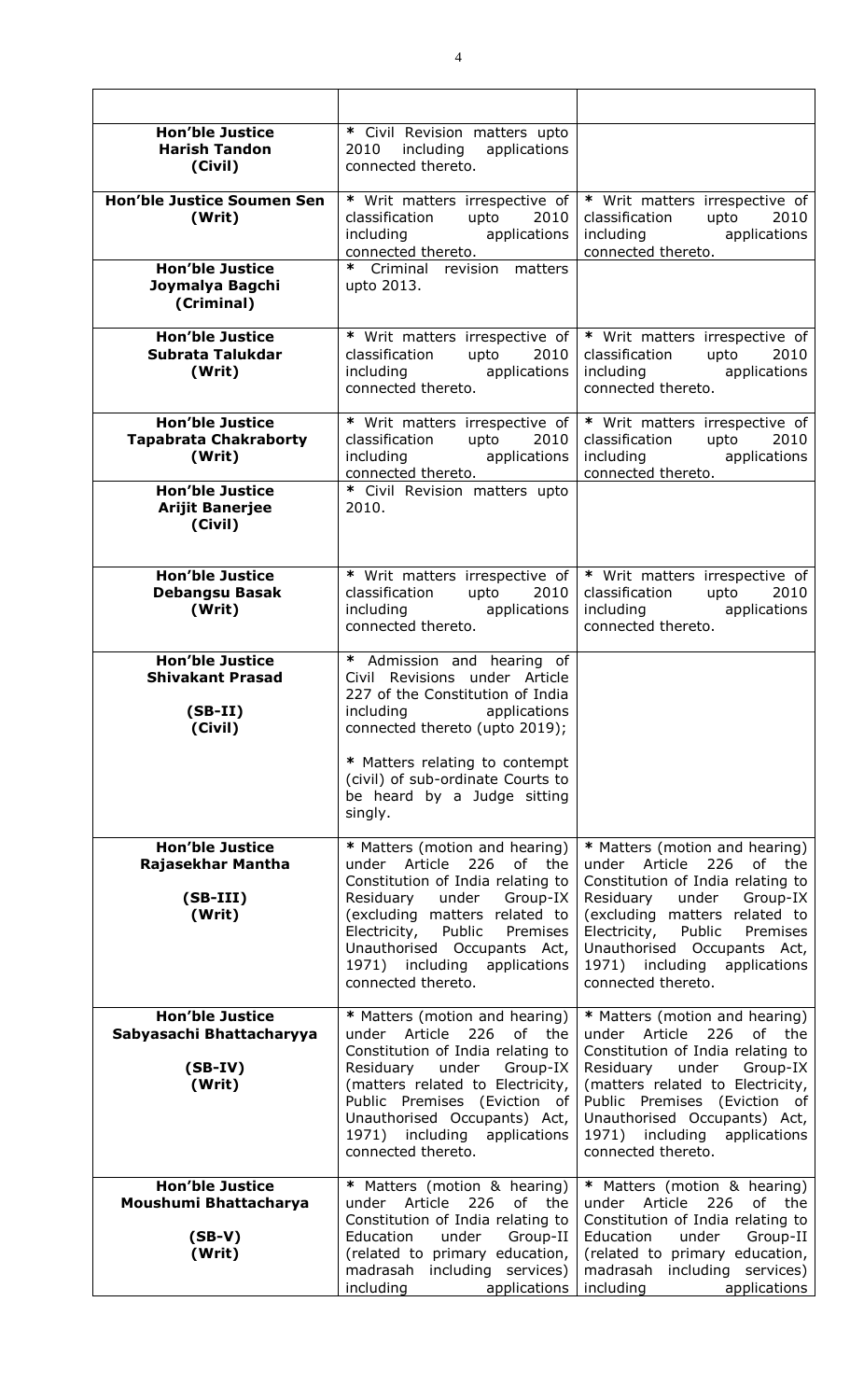|                                                                                                     | connected thereto;<br>* Matters (motion & hearing)<br>under Article<br>226<br>of the<br>Constitution of India relating to<br>Transport<br>and<br>Telecommunication<br>under<br>Group-VII and<br>applications<br>connected thereto.                                                                          | connected thereto;<br>* Matters (motion & hearing)<br>under Article<br>226<br>of the<br>Constitution of India relating to<br>Transport<br>and<br>Telecommunication<br>under<br>Group-VII<br>and<br>applications<br>connected thereto.                                                                                                                                                                                                                                                                                                                                                                                                                                                             |
|-----------------------------------------------------------------------------------------------------|-------------------------------------------------------------------------------------------------------------------------------------------------------------------------------------------------------------------------------------------------------------------------------------------------------------|---------------------------------------------------------------------------------------------------------------------------------------------------------------------------------------------------------------------------------------------------------------------------------------------------------------------------------------------------------------------------------------------------------------------------------------------------------------------------------------------------------------------------------------------------------------------------------------------------------------------------------------------------------------------------------------------------|
| <b>Hon'ble Justice</b><br><b>Shekhar B. Saraf</b><br>$(SB-VI)$<br>(Civil)<br><b>Hon'ble Justice</b> | of<br>After<br>completion<br>the<br>Commercial Division matters,<br>will take up--<br>* Review petitions, contempt<br>applications<br>(including<br>applications connected thereto)<br>of the Single Bench, Hon'ble<br>Judge whereof is not available<br>due to death, retirement or<br>transfer/elevation. | completion<br>of<br>the<br>After<br>Commercial Division matters,<br>will take up--<br>Interlocutory matters and<br>Intellectual<br>Property<br>Rights<br>matters (except suits);<br>* Review petitions, contempt<br>applications<br>(including)<br>applications connected thereto)<br>of the Single Bench, Hon'ble<br>Judge whereof is not available<br>due to death, retirement or<br>transfer/elevation.                                                                                                                                                                                                                                                                                        |
| Rajarshi Bharadwaj<br>(Writ)                                                                        | * Writ petition irrespective of<br>classification<br>including<br>applications thereto upto 2012.                                                                                                                                                                                                           | * Writ petition irrespective of<br>classification<br>including<br>applications thereto upto 2012.                                                                                                                                                                                                                                                                                                                                                                                                                                                                                                                                                                                                 |
| <b>Hon'ble Justice</b><br><b>Shampa Sarkar</b><br>$(SB-VII)$<br>(Writ)                              | * Matters (motion & hearing)<br>under Article 226<br>of the<br>Constitution of India relating to<br>Municipalities, Panchayats and<br>Co-operative Societies under<br>Group-V including applications<br>connected thereto.                                                                                  | * Matters (motion & hearing)<br>under Article<br>226<br>of the<br>Constitution of India relating to<br>Municipalities, Panchayats and<br>Co-operative Societies under<br>Group-V including applications<br>connected thereto.                                                                                                                                                                                                                                                                                                                                                                                                                                                                     |
| <b>Hon'ble Justice</b><br>Ravi Krishan Kapur<br>(SB-VIII)<br>(Civil)                                |                                                                                                                                                                                                                                                                                                             | After<br>of<br>the<br>completion<br>Commercial Division matters,<br>will take up--<br>∗<br>Matters<br>relating<br>to<br>Companies Act including suits<br>against<br>companies<br>(in<br>liquidation),<br>admiralty<br>and<br>contempt matters relating to<br>Company<br>Law<br>Board<br>and<br>misfeasance;<br>* Insolvency matters;<br>* Matters under Arbitration Act,<br>1940<br>and<br>Arbitration<br>&<br>1996<br>Conciliation<br>Act,<br>(excluding matters pertaining<br>to Section 11 of the Act)<br>including<br>applications<br>connected thereto;<br>$\ast$<br>Hearing<br>of<br>suits<br>and<br>applications connected thereto<br>excluding the matters assigned<br>to other Bench(s). |
| <b>Hon'ble Justice</b><br><b>Arindam Mukherjee</b><br>$(SB-IX)$<br>(Writ)                           | * Matters (motion & hearing)<br>under Article 226<br>of the<br>Constitution of India relating to<br>service under Group VI and<br>applications connected thereto.                                                                                                                                           | * Matters (motion & hearing)<br>under Article 226<br>of the<br>Constitution of India relating to<br>service under Group VI and<br>applications connected thereto.                                                                                                                                                                                                                                                                                                                                                                                                                                                                                                                                 |
|                                                                                                     | ∗<br>Hearing<br>of writ petition<br>irrespective<br>of<br>classification<br>including<br>applications<br>connected thereto.                                                                                                                                                                                 | Hearing<br>of writ petition<br>$\ast$<br>irrespective<br>of classification<br>including<br>applications<br>connected thereto.                                                                                                                                                                                                                                                                                                                                                                                                                                                                                                                                                                     |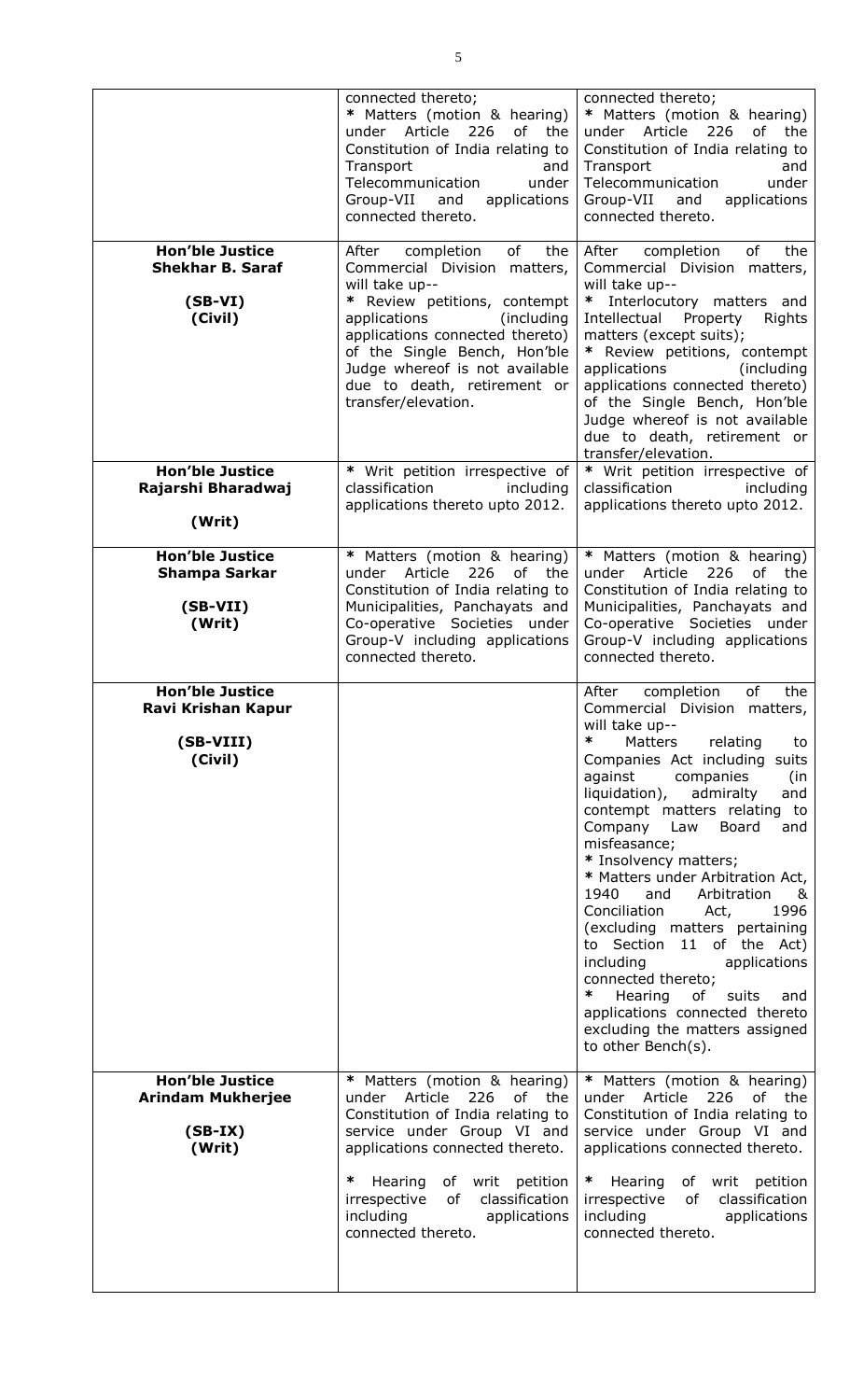| <b>Hon'ble Justice</b><br><b>Biswajit Basu</b>                                | * Admission and hearing of<br>Civil Revisions under Article<br>227 of the Constitution of India                                                                                                                                                                                                                                                                                               | * Hearing of writ petition<br>irrespective<br>of<br>classification<br>including<br>applications                                                                                                                                                                                                                                                                                                                         |
|-------------------------------------------------------------------------------|-----------------------------------------------------------------------------------------------------------------------------------------------------------------------------------------------------------------------------------------------------------------------------------------------------------------------------------------------------------------------------------------------|-------------------------------------------------------------------------------------------------------------------------------------------------------------------------------------------------------------------------------------------------------------------------------------------------------------------------------------------------------------------------------------------------------------------------|
| $(SB-X)$<br>(Civil)                                                           | applications<br>including<br>thereto<br>connected<br>(2020)<br>onwards).                                                                                                                                                                                                                                                                                                                      | connected thereto.                                                                                                                                                                                                                                                                                                                                                                                                      |
|                                                                               | * Hearing of Second Appeal,<br>Miscellaneous<br>Appeal,<br>First<br>Second Miscellaneous Appeal<br>irrespective of years including<br>applications connected thereto.                                                                                                                                                                                                                         |                                                                                                                                                                                                                                                                                                                                                                                                                         |
|                                                                               | ∗<br>Hearing of writ petition<br>irrespective of<br>classification<br>including<br>applications<br>connected thereto.                                                                                                                                                                                                                                                                         |                                                                                                                                                                                                                                                                                                                                                                                                                         |
| <b>Hon'ble Justice</b><br><b>Amrita Sinha</b><br>$(SB-XI)$<br>(Writ)          | * Matters (motion & hearing)<br>Article<br>226<br>of the<br>under<br>Constitution of India relating to<br>colleges,<br>universities<br>and<br>libraries<br>under<br>Group-II<br>including<br>services<br>and<br>applications connected thereto;                                                                                                                                               | * Matters (motion & hearing)<br>under Article<br>226<br>of<br>the<br>Constitution of India relating to<br>colleges,<br>universities<br>and<br>libraries<br>under<br>Group-II<br>and<br>including<br>services<br>applications connected thereto;                                                                                                                                                                         |
|                                                                               | * Matters (motion & hearing)<br>under Article 226 of the<br>Constitution of India relating to<br>Regulation of Industries<br>&<br>Essential<br>Commodities<br>&<br>various Central Orders under<br>Group VIII and applications<br>connected thereto.                                                                                                                                          | * Matters (motion & hearing)<br>under Article 226<br>of the<br>Constitution of India relating to<br>Regulation of Industries<br>8 <sub>k</sub><br>Essential<br>Commodities<br>&<br>various Central Orders under<br>Group VIII and applications<br>connected thereto.                                                                                                                                                    |
| <b>Hon'ble Justice</b><br><b>Abhijit Gangopadhyay</b><br>$(SB-XII)$<br>(Writ) | 226<br>Article<br>of the<br>under<br>Constitution of India relating to<br>Education<br>under<br>Group-II<br>including<br>services<br>and<br>applications connected thereto.<br>(Excluding matters relating to<br>primary education, colleges,<br>madrasah,<br>universities<br>and<br>libraries<br>under<br>Group-II<br>including<br>services<br>and<br>applications<br>connected<br>thereto). | * Matters (motion & hearing)   * Matters (motion & hearing)<br>226<br>under Article<br>of<br>the<br>Constitution of India relating to<br>Education<br>under<br>Group-II<br>including<br>applications<br>connected thereto. (Excluding<br>matters relating to primary<br>education, madrasah, colleges,<br>universities and libraries under<br>Group-II including services and<br>applications<br>connected<br>thereto). |
| Hon'ble Justice Jay Sengupta<br>(SB-XIII)<br>(Criminal)                       | ∗<br>Criminal revision<br>matters<br>including<br>applications<br>connected thereto (upto 2020).                                                                                                                                                                                                                                                                                              |                                                                                                                                                                                                                                                                                                                                                                                                                         |
|                                                                               | * Bail under Section 439 of the<br>Code of Criminal Procedure<br>2020)<br>including<br>(upto<br>cancellation and relaxation of<br>conditions of bail.                                                                                                                                                                                                                                         |                                                                                                                                                                                                                                                                                                                                                                                                                         |
| <b>Hon'ble Justice</b><br><b>Bibek Chaudhuri</b><br>$(SB-XIV)$<br>(Criminal)  | * Admission and Hearing of<br>Criminal Appeal irrespective of<br>year including application for<br>suspension of sentence<br>in<br>pending appeals and other<br>applications connected thereto;                                                                                                                                                                                               |                                                                                                                                                                                                                                                                                                                                                                                                                         |
|                                                                               | * Hearing of criminal appeals<br>relating<br>to 'crime<br>against<br>women'.                                                                                                                                                                                                                                                                                                                  |                                                                                                                                                                                                                                                                                                                                                                                                                         |
| <b>Hon'ble Justice</b>                                                        | * Applications under Section 24                                                                                                                                                                                                                                                                                                                                                               |                                                                                                                                                                                                                                                                                                                                                                                                                         |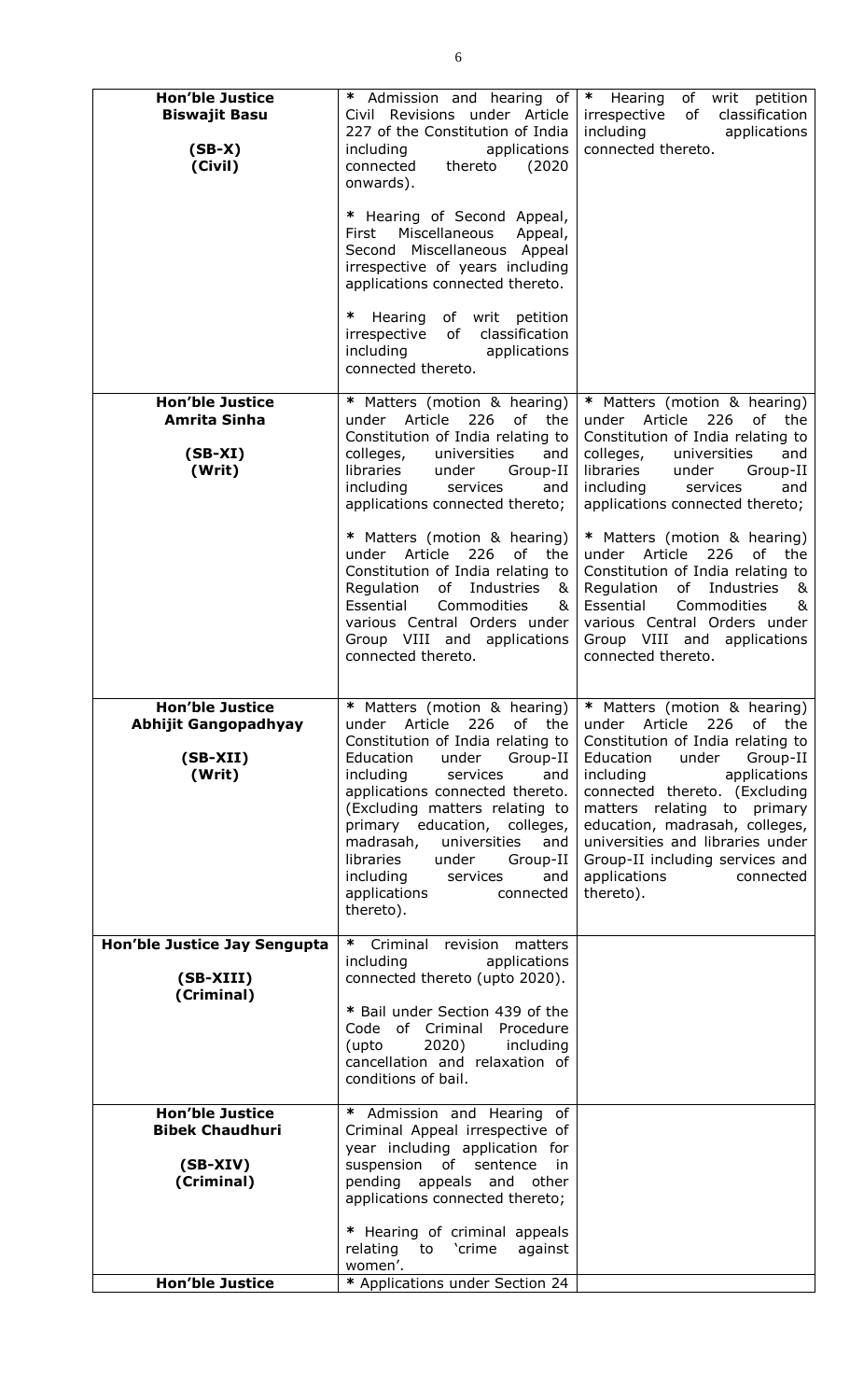| <b>Subhasis Dasgupta</b>                                               | of the Code of Civil Procedure;                                                                                                                                                                                                       |                                                                                                                                                                                                                                    |
|------------------------------------------------------------------------|---------------------------------------------------------------------------------------------------------------------------------------------------------------------------------------------------------------------------------------|------------------------------------------------------------------------------------------------------------------------------------------------------------------------------------------------------------------------------------|
| $(SB-XV)$<br>(Civil)                                                   | * Hearing of Second Appeal,<br>Miscellaneous<br>First<br>Appeal,<br>Second Miscellaneous Appeal<br>irrespective of years including<br>applications connected thereto;                                                                 |                                                                                                                                                                                                                                    |
|                                                                        | * Appeals related to all Claim<br>Cases including applications<br>connected thereto.                                                                                                                                                  |                                                                                                                                                                                                                                    |
| Hon'ble Justice Suvra Ghosh                                            | * Matters (motion & hearing)                                                                                                                                                                                                          | * Matters (motion & hearing)                                                                                                                                                                                                       |
| $(SB-XVI)$<br>(Writ)                                                   | under Article<br>226<br>of the<br>Constitution of India relating to<br>Land under Group-I including<br>applications connected thereto;                                                                                                | under Article<br>226<br>of the<br>Constitution of India relating to<br>Land under Group-I including<br>applications connected thereto;                                                                                             |
|                                                                        | * Matters (motion & hearing)<br>under Article<br>226<br>of the<br>Constitution of India relating to<br>Labour<br>Group-III<br>under<br>including applications<br>connected thereto.                                                   | * Matters (motion & hearing)<br>under Article<br>226<br>of the<br>Constitution of India relating to<br>Labour<br>under<br>Group-III<br>including<br>applications<br>connected thereto.                                             |
| <b>Hon'ble Justice</b><br><b>Md. Nizamuddin</b><br>(SB-XVII)<br>(Writ) | * Matters (motion & hearing)<br>under Article<br>226<br>of<br>the<br>Constitution of India relating to<br>and<br>Revenue<br>Tax<br>Laws<br>(Excluding Land<br>Revenue)<br>under Group-IV including<br>applications connected thereto. | * Matters (motion & hearing)<br>under Article<br>226<br>of the<br>Constitution of India relating to<br>Revenue<br>and<br>Tax<br>Laws<br>(Excluding Land<br>Revenue)<br>under Group-IV including<br>applications connected thereto. |
|                                                                        | Hearing of writ petition<br>irrespective of classification<br>applications<br>including<br>connected thereto.                                                                                                                         | $\ast$<br>Hearing of writ petition<br>irrespective of classification<br>including<br>applications<br>connected thereto.                                                                                                            |
| <b>Hon'ble Justice</b><br><b>Tirthankar Ghosh</b>                      | ∗<br>Criminal<br>revision<br>matters<br>applications<br>including                                                                                                                                                                     |                                                                                                                                                                                                                                    |
|                                                                        | thereto<br>(2021)<br>connected                                                                                                                                                                                                        |                                                                                                                                                                                                                                    |
| (SB-XVIII)<br>(Criminal)                                               | onwards).<br>* Bail under Section 439 of the                                                                                                                                                                                          |                                                                                                                                                                                                                                    |
|                                                                        | Code of Criminal Procedure<br>filed 2021 onwards including<br>cancellation and relaxation of<br>conditions of bail.                                                                                                                   |                                                                                                                                                                                                                                    |
| <b>Hon'ble Justice</b>                                                 | ∗<br>Writ<br>Petition<br>relating                                                                                                                                                                                                     | ∗<br>Petition<br>Writ<br>relating                                                                                                                                                                                                  |
| Hiranmay Bhattacharyya<br>(Writ)                                       | irrespective of classification and<br>applications connected thereto.                                                                                                                                                                 | irrespective of classification and<br>applications connected thereto.                                                                                                                                                              |
| <b>Hon'ble Justice</b><br>Saugata Bhattacharyya                        | * Writ petition irrespective of<br>classification and applications                                                                                                                                                                    | * Writ petition irrespective of<br>classification and applications                                                                                                                                                                 |
|                                                                        | connected thereto                                                                                                                                                                                                                     | connected thereto                                                                                                                                                                                                                  |
| (Writ)                                                                 |                                                                                                                                                                                                                                       |                                                                                                                                                                                                                                    |
| <b>Hon'ble Justice</b><br><b>Kausik Chanda</b>                         | * Hearing of Criminal Revisions<br>irrespective of years including<br>connected applications thereto.                                                                                                                                 | * Hearing of Criminal Revisions<br>irrespective of years including<br>connected applications thereto.                                                                                                                              |
| (Criminal)<br><b>Hon'ble Justice</b>                                   | Writ petition<br>∗<br>relating to                                                                                                                                                                                                     | * Writ petition<br>relating to                                                                                                                                                                                                     |
| Aniruddha Roy                                                          | municipalities,<br>co-operative<br>societies<br>and<br>panchayats                                                                                                                                                                     | municipalities,<br>co-operative<br>societies<br>and<br>panchayats                                                                                                                                                                  |
| (Writ)                                                                 | (Group - V) and applications<br>connected thereto upto 2010.                                                                                                                                                                          | (Group - V) and applications<br>connected thereto upto 2010.                                                                                                                                                                       |
| <b>Hon'ble Justice</b><br><b>Kesang Doma Bhutia</b>                    | * Hearing of Second Appeal,<br>Miscellaneous<br>First<br>Appeal,                                                                                                                                                                      |                                                                                                                                                                                                                                    |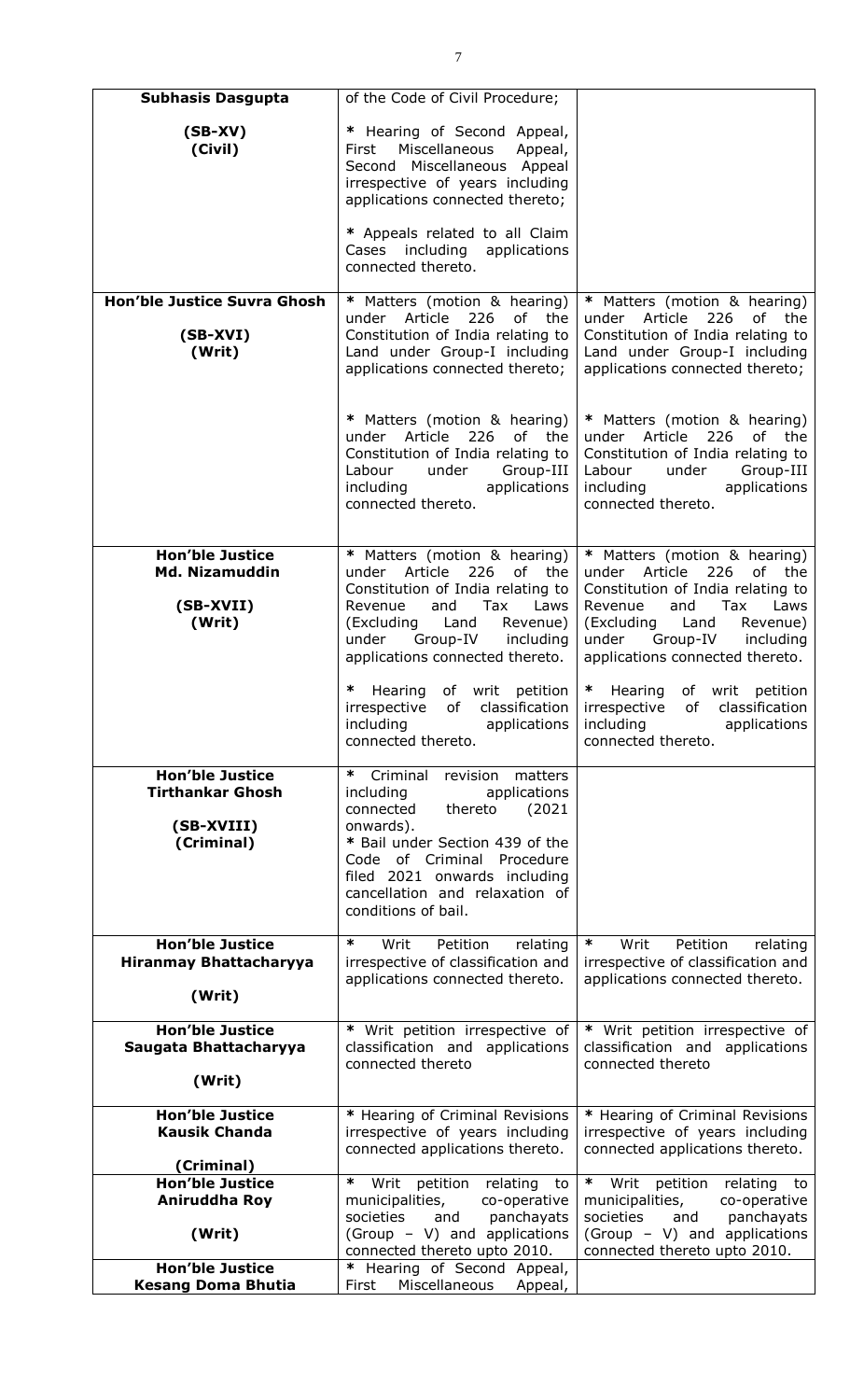| (Civil)                                                                | Second Miscellaneous Appeal<br>irrespective of years including<br>applications connected thereto.                                                                                                       |  |
|------------------------------------------------------------------------|---------------------------------------------------------------------------------------------------------------------------------------------------------------------------------------------------------|--|
| <b>Hon'ble Justice</b><br><b>Rabindranath Samanta</b><br>(Criminal)    | * Hearing of Criminal Appeals<br>2010<br>including<br>upto<br>applications connected thereto.                                                                                                           |  |
| <b>Hon'ble Justice</b><br><b>Sugato Majumdar</b><br>(Civil)            | * Civil Revision matters upto<br>2013<br>including<br>applications<br>connected thereto.                                                                                                                |  |
| <b>Hon'ble Justice</b><br><b>Bivas Pattanayak</b><br>(Criminal)        | ∗<br>Criminal Revision<br>matters<br>2013<br>including<br>upto<br>applications connected thereto.                                                                                                       |  |
| <b>Hon'ble Justice</b><br>Ananda Kumar Mukherjee<br>(Civil & Criminal) | Hearing of Second<br>Appeal,<br>Miscellaneous<br>First<br>Appeal,<br>Second Miscellaneous<br>Appeal<br>Criminal<br>Appeals<br>and<br>irrespective of years including<br>applications connected thereto. |  |